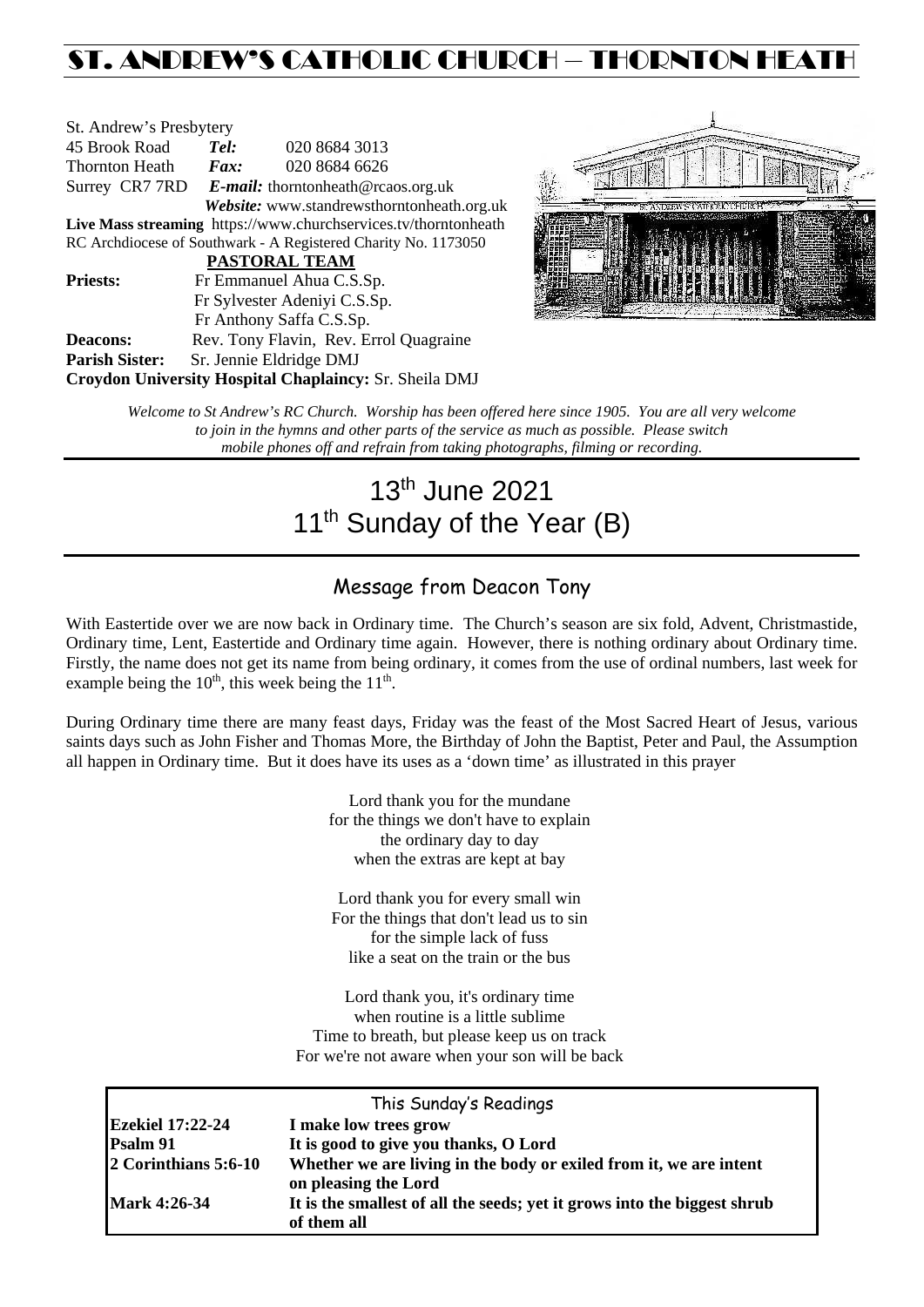# Diary for the Week

| Sunday 13 <sup>th</sup> June    |                    | 6.00pm (Saturday) First Mass of Sunday | Tony Da Costa RIP                   |
|---------------------------------|--------------------|----------------------------------------|-------------------------------------|
| $11^{th}$ Sunday of the Year    | 9.30am             | <b>Mass</b>                            | Michael D'Souza RIP Anniv           |
|                                 | 11.30am            | <b>Mass</b>                            | Jordan & Sabina Ogwuke (Birthdays)  |
|                                 | 6.00 <sub>pm</sub> | <b>Mass</b>                            | For the People of the Parish        |
| Monday 14 <sup>th</sup> June    | 7.30am             | <b>Mass</b>                            |                                     |
|                                 | 10.00am            | <b>Mass</b>                            | Deodit Simoes RIP                   |
| Tuesday 15 <sup>th</sup> June   | 7.30am             | <b>Mass</b>                            | Francis Tucker (F)                  |
|                                 | 10.00am            | <b>Mass</b>                            |                                     |
| Wednesday 16 <sup>th</sup> June | 7.30am             | <b>Mass</b>                            |                                     |
|                                 | 10.00am            | <b>Mass</b>                            | Isimeme Juliet Eriaka RIP           |
| Thursday 17th June              | 7.30am             | <b>Mass</b>                            |                                     |
|                                 | 10.00am            | <b>Mass</b>                            | Jude Martin Etuka (Birthday wishes) |
| Friday 18 <sup>th</sup> June    | 7.30am             | <b>Mass</b>                            |                                     |
|                                 | 10.00am            | <b>Mass</b>                            | <b>Sr Mary Martin RIP</b>           |
| Saturday 19 <sup>th</sup> June  | 9.30am             | <b>Mass</b>                            |                                     |
|                                 | $10.00 - 10.30$ am | <b>Confessions</b>                     |                                     |
|                                 | $5.00 - 5.30$ pm   | <b>Confessions</b>                     |                                     |
|                                 | 6.00 <sub>pm</sub> | <b>First Mass of Sunday</b>            | Paul Etuka RIP                      |
| Sunday 20 <sup>th</sup> June    | 9.30am             | <b>Mass</b>                            | Ian Cyrill RIP                      |
| $12^{th}$ Sunday of the Year    | 11.30am            | <b>Mass</b>                            | "Frank" Thanksgiving to B.V.M.      |
| Father's Day                    | 6.00 <sub>pm</sub> | <b>Mass</b>                            | For the People of the Parish        |

Church cleaners: this week: St Jude's Group, next week: Judie's Crew

# St. Andrew's Parish Notices

## **LIVE STREAMING OUR MASSES**

If you would like to live stream our Holy Masses, the address for accessing our live streaming: <https://www.churchservices.tv/thorntonheath>

## **CONFIRMATIONS AND FIRST HOLY COMMUNIONS**

The clergy have been meeting regularly and discussing with the Catechists if the Sacraments can safely take place this year. We are still in discussion as we will see how the changes will affect us after the Government's announcements regarding the further lifting of lockdown restrictions.

## **Confirmations**

At the moment we intend to hold Confirmations this autumn, please call Sr Jennie, 020 8689 0454, for more information.

## **Confirmation Catechist Meeting**

There is a Confirmation Catechist meeting today,  $13<sup>th</sup>$  June, at 4.00pm on in the Convent.

## **First Holy Communions**

For First Holy Communions we are asking parents of children who are in year 3 or 4 from September 2020 to complete an application to register their children for the next programme by  $27<sup>th</sup>$  June 2021. Please complete the online form by following the link<https://forms.gle/uYfhYvYZdFY8Gfi57>

Of course, in order for the Sacraments to go ahead, we will need help from you. Thank you if you have already come forward but we still need more volunteer Catechists. If you have a child who would like to join the programme, please consider becoming a Catechist so we can move forward with our programme. Send your details via email into the office.

## **SECOND COLLECTION THIS WEEKEND**

The second collection this weekend, 13th June, is for Catholic Trust for England and Wales (CaTEW). CaTEW supports the legal, financial and charitable activities of the Bishops' Conference, its departments, agencies and offices. This collection helps supply the Bishops of England and Wales with the revenue necessary for the central administration of the Church in this country.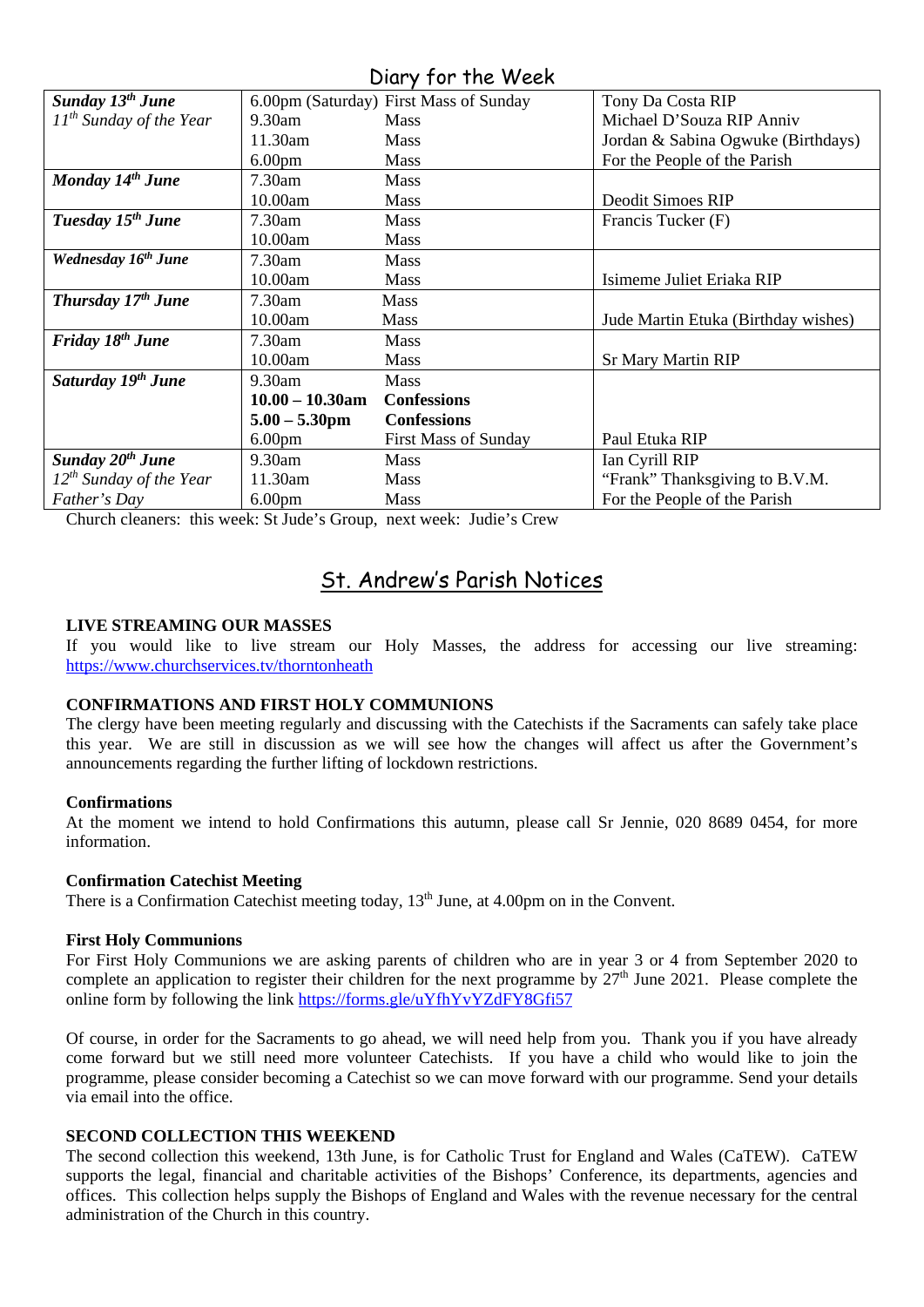# **400 CLUB DRAW FOR MAY**

The winners for the 400 club draw for May are:

1st Prize - Samuel Williams No: 114 2nd Prize - Joyce Lumnsden No: 44 3rd Prize - Michael Hibberd No: 11

## **REPOSITORY**

The Repository will be open after the 9.30am and 11.30am Masses on Sunday. For access you will need to re-enter the Church at the front entrance after exiting through the side doors.

## **GIFT AID ENVELOPES**

Gift Aid envelopes for  $2021/22$  are available in the porch for collection. Please collect your envelopes after each Mass. This is also a good opportunity for you to sign up if you are not already in the scheme. The Gift Aid Scheme allows the parish to claim 25p tax back from HMRC for every £1 you donate. It will not cost you any extra. The only requirement is you must be paying UK tax. Please collect the relevant forms from the porch or pass your contact details to the parish office.

# **CANDLES IN CHURCH**

Some people are gifting the small votive candles to the Church. Please can we ask you not to do this as we are required by law, for health and safety reasons, to purchase our candles from authorised companies.

# **MISSIO RED BOXES**

Missio is the Pope's official charity for overseas mission. Through Missio you provide practical and spiritual care in 157 countries, as well as train local priests, nuns and lay leaders to form and sustain communities of faith. Missio brings the message of God's love to those living in poverty and turmoil overseas. In England and Wales they are known by their distinctive red collection box.

For those of you who have a Missio box, there will be a collection of all monies in the Church on the weekend of 10/11th July. For further information about Missio red boxes please call Savio on 07902 933534.

# **ST ANDREW'S BIG CLEANING DAY**

In anticipation of the Government relaxing the rules, I would like to request that you come along to help clean the Church and hall and the surrounding outside areas on Saturday 26<sup>th</sup> June for a "good clean" in readiness for us to resume some of our usual activities. I am grateful to everyone who regularly attend to the cleaning of the Church but during this lockdown period, some people were not able to come along and the burden has fallen on just a few. I would be most grateful if you could spare an hour or so after the 9.30am Mass on Saturday 26<sup>th</sup> June to come along and help us. We really need more people to help with the task of cleaning God's house, so if you can help in any way, please do come along – I would be very happy to see you! *Fr Emmanuel*

## **NEW ONE-OFF DIOCESE GIFT AID ENVELOPES**

There are some new one-off Diocese Gift Aid envelopes (white) in the porch available to use. These have been designed as a one off use for visitors to St Andrew's and those who may wish to make a one off taxable donation to us so they are different from the normal parishioners numbered Gift Aid envelopes (blue box manila envelopes) for our Gift Aid Scheme. These can also be used for non-Gift Aid donations too. Please complete and hand into the collection trays or give to one of the priests.

# **SECOND COLLECTION NEXT WEEK**

The second collection next week, 20<sup>th</sup> June, is for Day for Life. This is the Day in the Church's Life dedicated to celebrating the Sacredness of Life. The proceeds from the Day for Life collection provide core funding for the Anscombe Bioethics Centre and to assist other life related activities supported by the Church, usually by means of grants made to support Catholic charities working in the particular field determined by the theme of the year.

# **ANNUAL CATHEDRAL MARRIAGE MASS**

Are you celebrating your 1st, 10th, 25th, 40th, 50th, 60th or any later wedding anniversary this year? Or did you last year? If so, Archbishop John invites you to join him in celebrating a Mass for married couples at 3.00pm on Saturday  $9<sup>th</sup>$  October at St George's Cathedral. You need to book in advance and by doing so you will then receive a personal written invitation from Archbishop John. To book or for more details email [mflsw@rcaos.org.uk](mailto:mflsw@rcaos.org.uk)